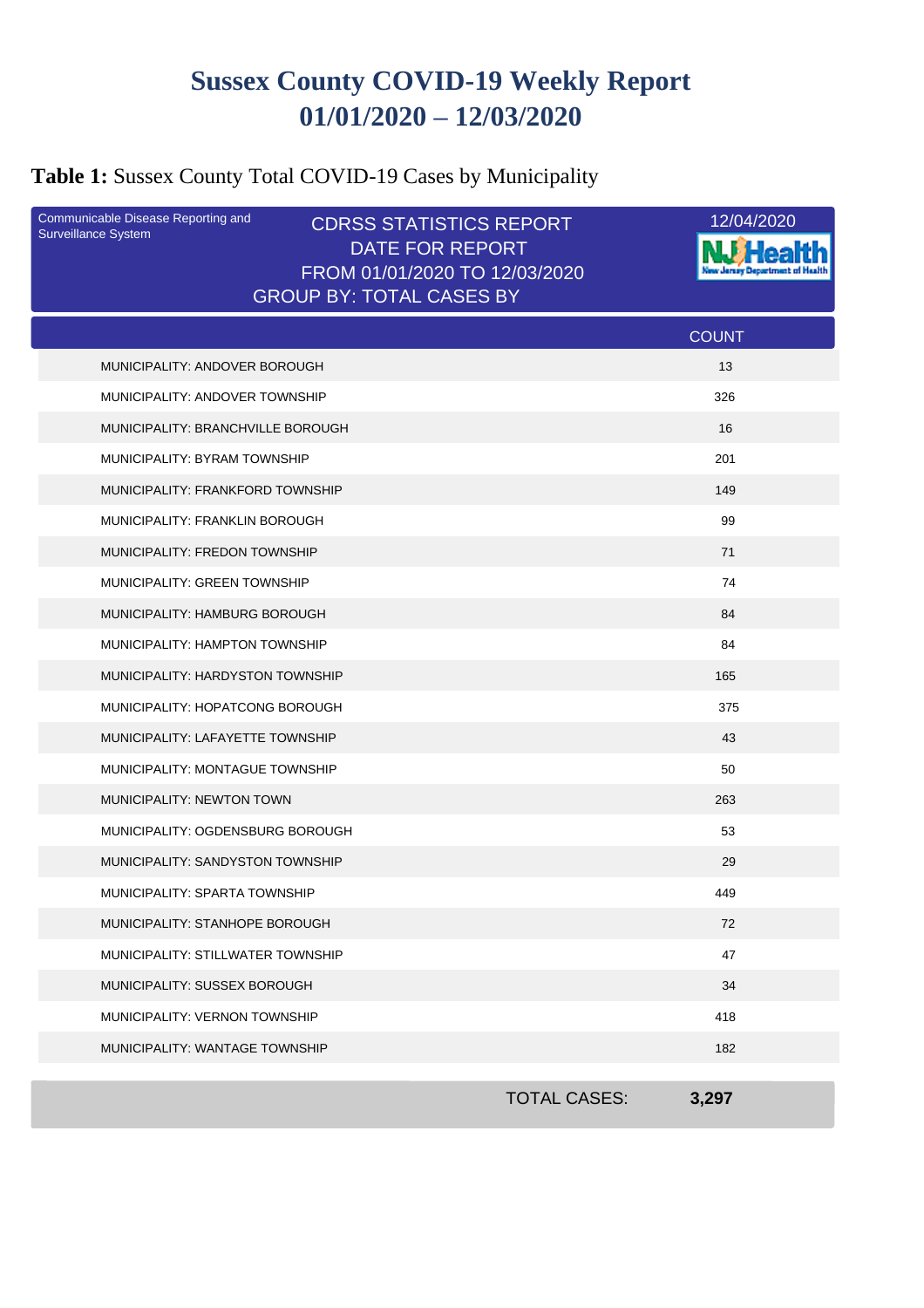



**Figure 2:** Sussex County Positive COVID-19 Cases by Reported Date

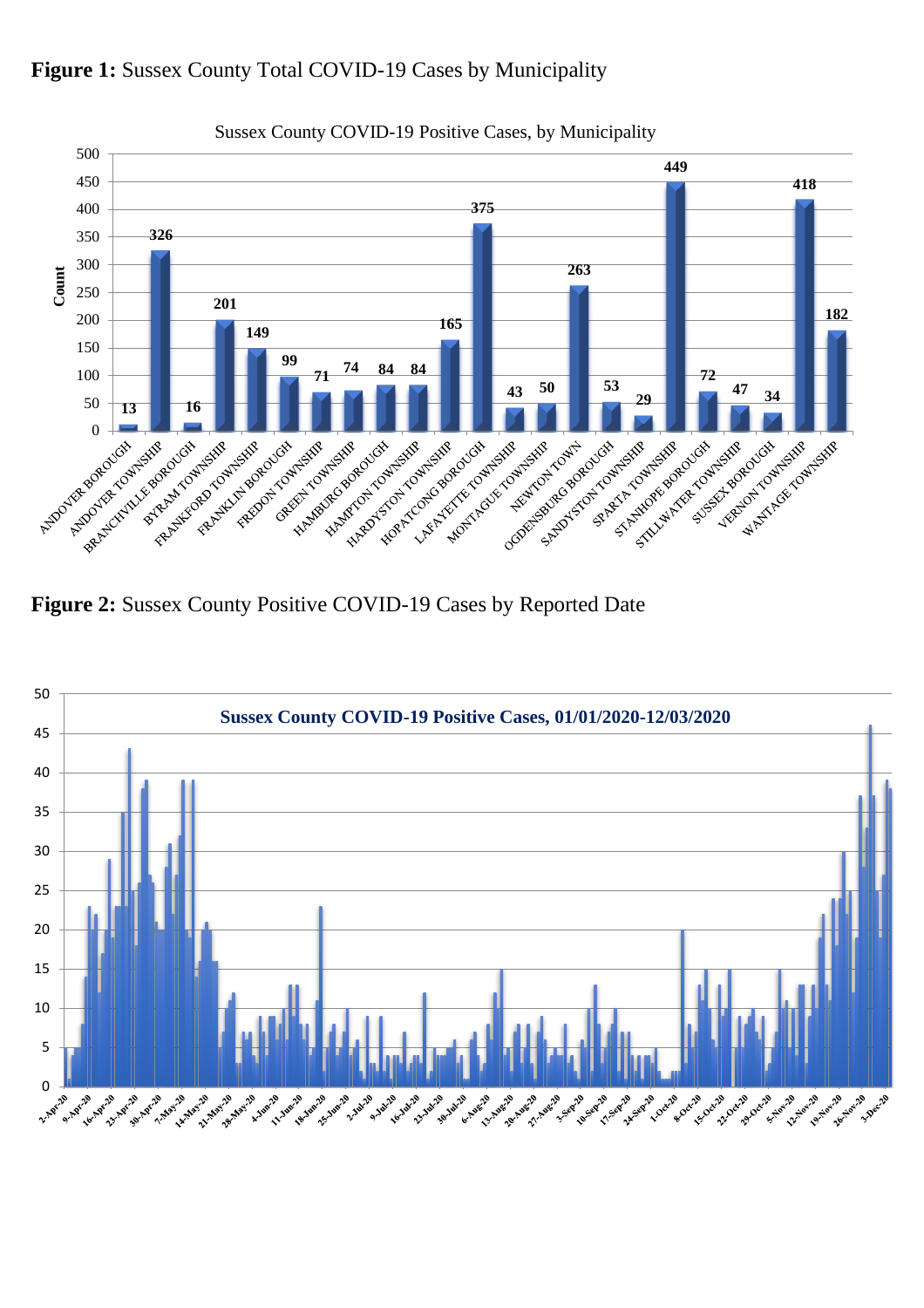**Table 2:** Sussex County Positive COVID-19 Cases by Gender

| <b>Gender</b> | Count | <b>Percentage</b> |
|---------------|-------|-------------------|
| Female        | 1,674 | 51%               |
| Male          | 1,623 | 49%               |

**Figure 3:** Sussex County Positive COVID-19 Cases by Gender



**Table 3:** Sussex County Positive COVID-19 Cases by Race

| Race                                      | Count | Percentage |
|-------------------------------------------|-------|------------|
| AMERICAN INDIAN OR ALASKAN NATIVE         |       | 0.1%       |
| <b>ASIAN</b>                              | 77    | 2%         |
| <b>BLACK OR AFRICAN AMERICAN</b>          | 121   | 4%         |
| NATIVE HAWAIIAN OR OTHER PACIFIC ISLANDER |       | 0.2%       |
| <b>OTHER</b>                              | 112   | 3.5%       |
| WHITE                                     | 2,933 | 89%        |
| <b>UNKNOWN</b>                            | 46    | 1.5%       |

**Figure 4:** Sussex County Positive COVID-19 Cases by Race

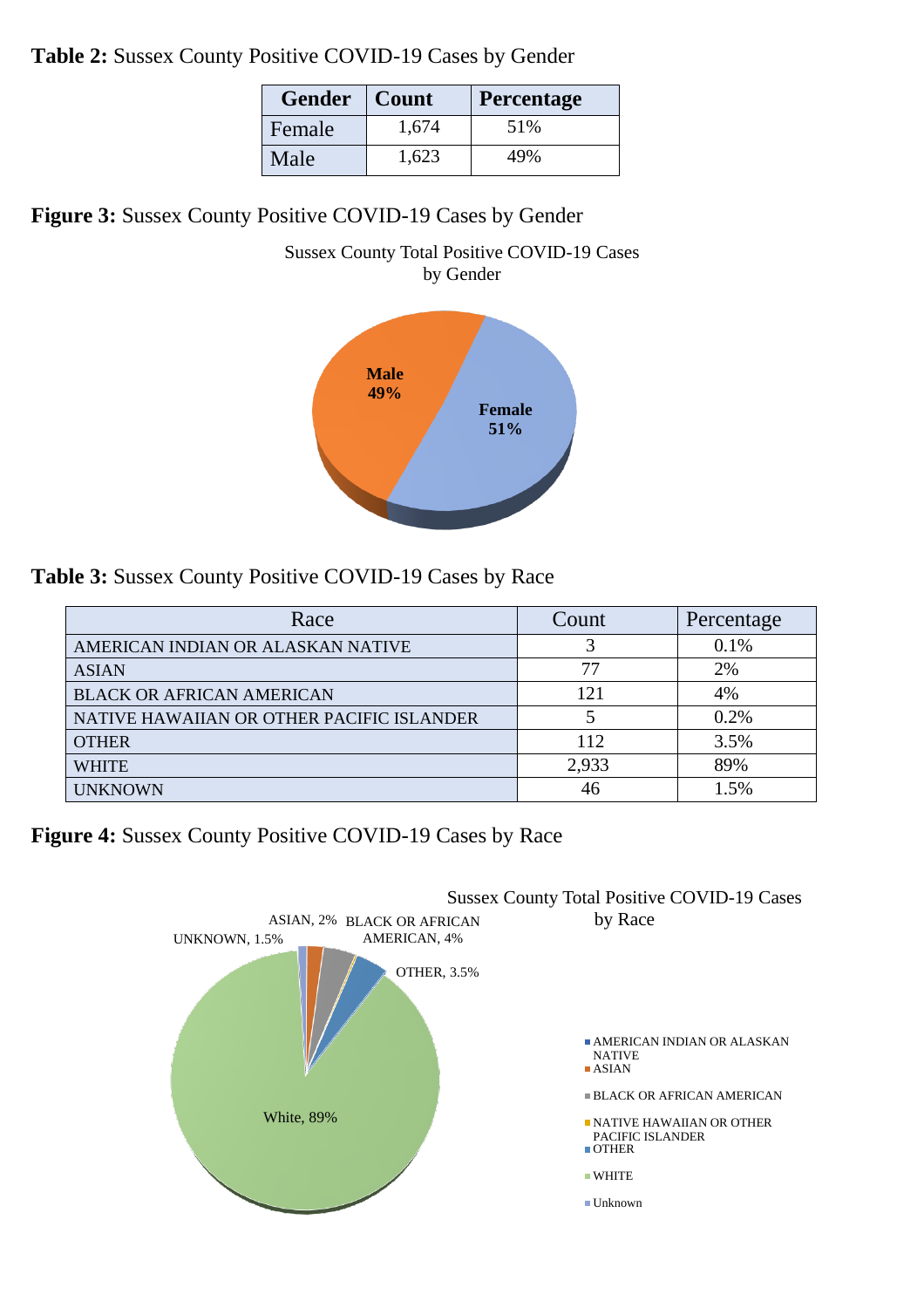# **Table 4:** Sussex County Positive COVID-19 Cases by Age

| Minimum Age | Average Age | Maximum Age |
|-------------|-------------|-------------|
| 3 Months    | 46Y 3M      | 105Y        |

**Figure 5:** Sussex County Positive COVID-19 Cases by Age Group

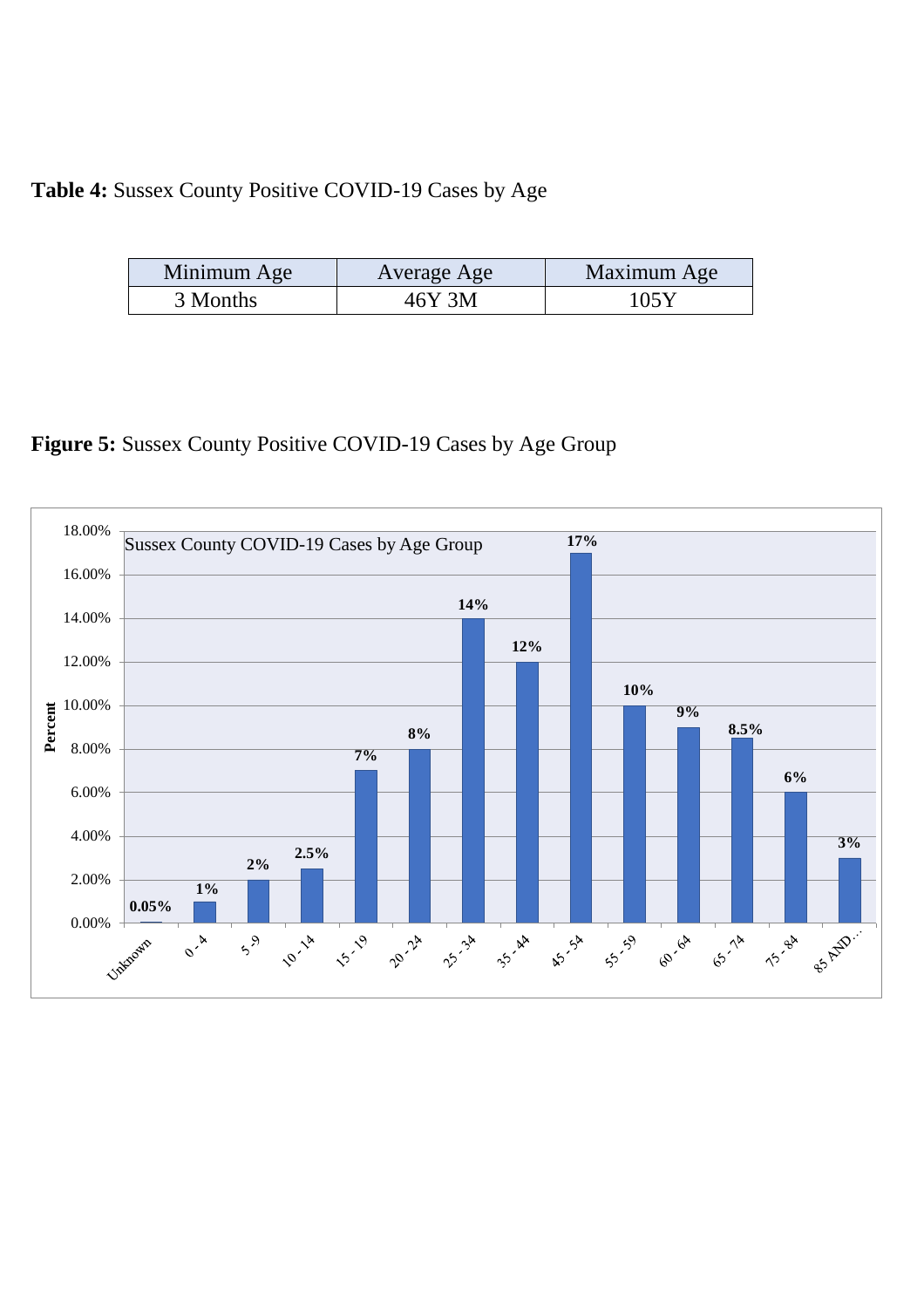# **Table 5:** Sussex County COVID-19 Deaths by Municipality, 01/01/2020 - 12/03/2020

| Communicable Disease Reporting and<br>Surveillance System | <b>CDRSS STATISTICS REPORT</b><br><b>DATE FOR REPORT</b><br>FROM 01/01/2020 TO 12/03/2020<br><b>GROUP BY: DEATHS BY MUNICIPATILTY</b> | 12/04/2020     |
|-----------------------------------------------------------|---------------------------------------------------------------------------------------------------------------------------------------|----------------|
|                                                           |                                                                                                                                       | <b>COUNT</b>   |
| MUNICIPALITY: ANDOVER TOWNSHIP                            |                                                                                                                                       | 115            |
| MUNICIPALITY: BYRAM TOWNSHIP                              |                                                                                                                                       | $\overline{4}$ |
| MUNICIPALITY: FRANKFORD TOWNSHIP                          |                                                                                                                                       | 23             |
| MUNICIPALITY: FRANKLIN BOROUGH                            |                                                                                                                                       | $\overline{c}$ |
| <b>MUNICIPALITY: FREDON TOWNSHIP</b>                      |                                                                                                                                       | $\mathbf{1}$   |
| MUNICIPALITY: HAMBURG BOROUGH                             |                                                                                                                                       | $\mathbf{1}$   |
| MUNICIPALITY: HAMPTON TOWNSHIP                            |                                                                                                                                       | 3              |
| MUNICIPALITY: HARDYSTON TOWNSHIP                          |                                                                                                                                       | 3              |
| MUNICIPALITY: HOPATCONG BOROUGH                           |                                                                                                                                       | $\overline{7}$ |
| MUNICIPALITY: LAFAYETTE TOWNSHIP                          |                                                                                                                                       | $\mathbf{1}$   |
| MUNICIPALITY: MONTAGUE TOWNSHIP                           |                                                                                                                                       | $\overline{4}$ |
| MUNICIPALITY: NEWTON TOWN                                 |                                                                                                                                       | 12             |
| MUNICIPALITY: OGDENSBURG BOROUGH                          |                                                                                                                                       | 2              |
| MUNICIPALITY: SANDYSTON TOWNSHIP                          |                                                                                                                                       | $\mathbf{1}$   |
| MUNICIPALITY: SPARTA TOWNSHIP                             |                                                                                                                                       | 12             |
| MUNICIPALITY: STANHOPE BOROUGH                            |                                                                                                                                       | $\mathbf{1}$   |
| MUNICIPALITY: VERNON TOWNSHIP                             |                                                                                                                                       | $\overline{7}$ |
| MUNICIPALITY: WANTAGE TOWNSHIP                            |                                                                                                                                       | $\mathbf{1}$   |
|                                                           | <b>TOTAL FOR PAT DIED</b>                                                                                                             | 200            |

### **Table 6:** Sussex County New Reported COVID-19 Related Deaths - 12/03/2020

| <b>Deceased</b> | Age | Gender | <b>Township</b> | Date of Death | <b>Case Status</b> |
|-----------------|-----|--------|-----------------|---------------|--------------------|
|                 |     |        |                 |               |                    |
|                 |     |        |                 |               |                    |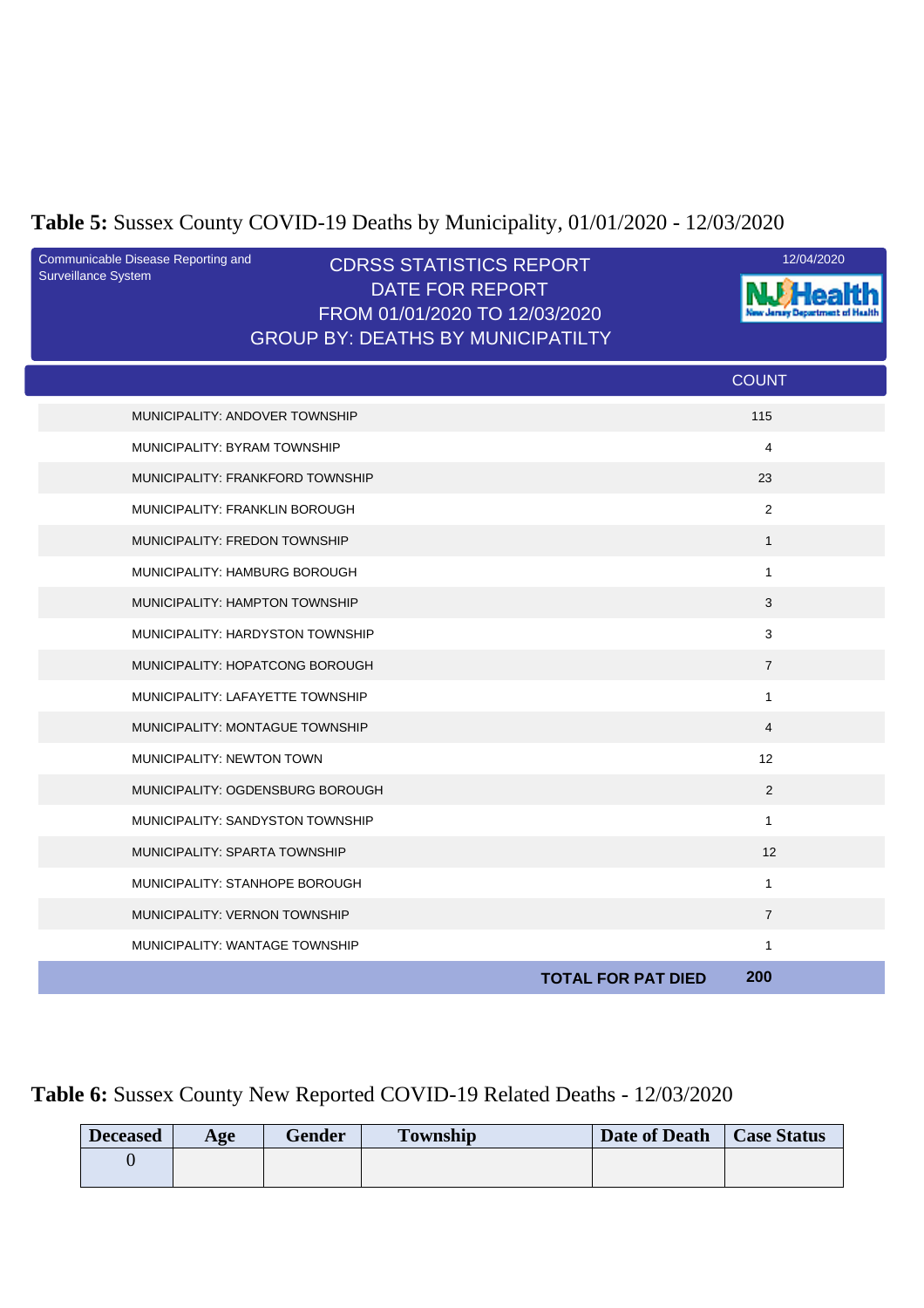

### **Figure 6**: Sussex County COVID-19 Deaths by Municipality

**Figure 7:** Sussex County COVID-19 Related Death Cases by Date of Death

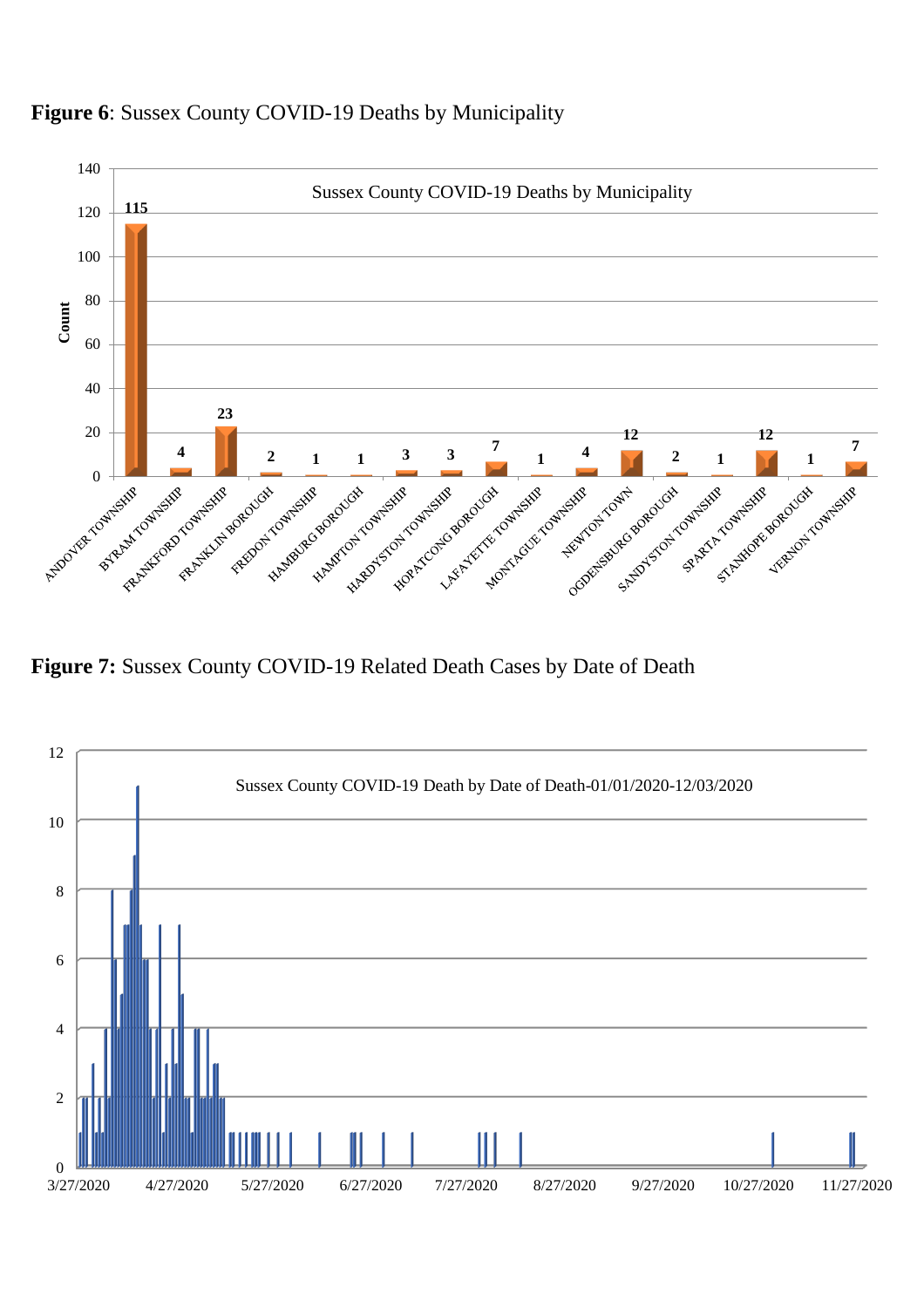|  | Table 7: Sussex County COVID-19 Deaths by Gender |  |  |  |
|--|--------------------------------------------------|--|--|--|
|--|--------------------------------------------------|--|--|--|

| <b>Gender</b> | Count | <b>Percentage</b> |
|---------------|-------|-------------------|
| Female        | 95    | 47.5%             |
| Male          | 105   | 52.5%             |

# **Figure 8:** Sussex County COVID-19 Deaths by Gender



#### Sussex County COVID-19 Deaths by Gender

**Table 8:** Sussex County COVID-19 Deaths by Race

| Race                              | Count | Percentage |
|-----------------------------------|-------|------------|
| AMERICAN INDIAN OR ALASKAN NATIVE |       | 0.5%       |
| <b>ASIAN</b>                      |       | 2%         |
| <b>BLACK OR AFRICAN AMERICAN</b>  | 24    | 12%        |
| <b>OTHER</b>                      |       | 1%         |
| <b>WHITE</b>                      | 169   | 84.5%      |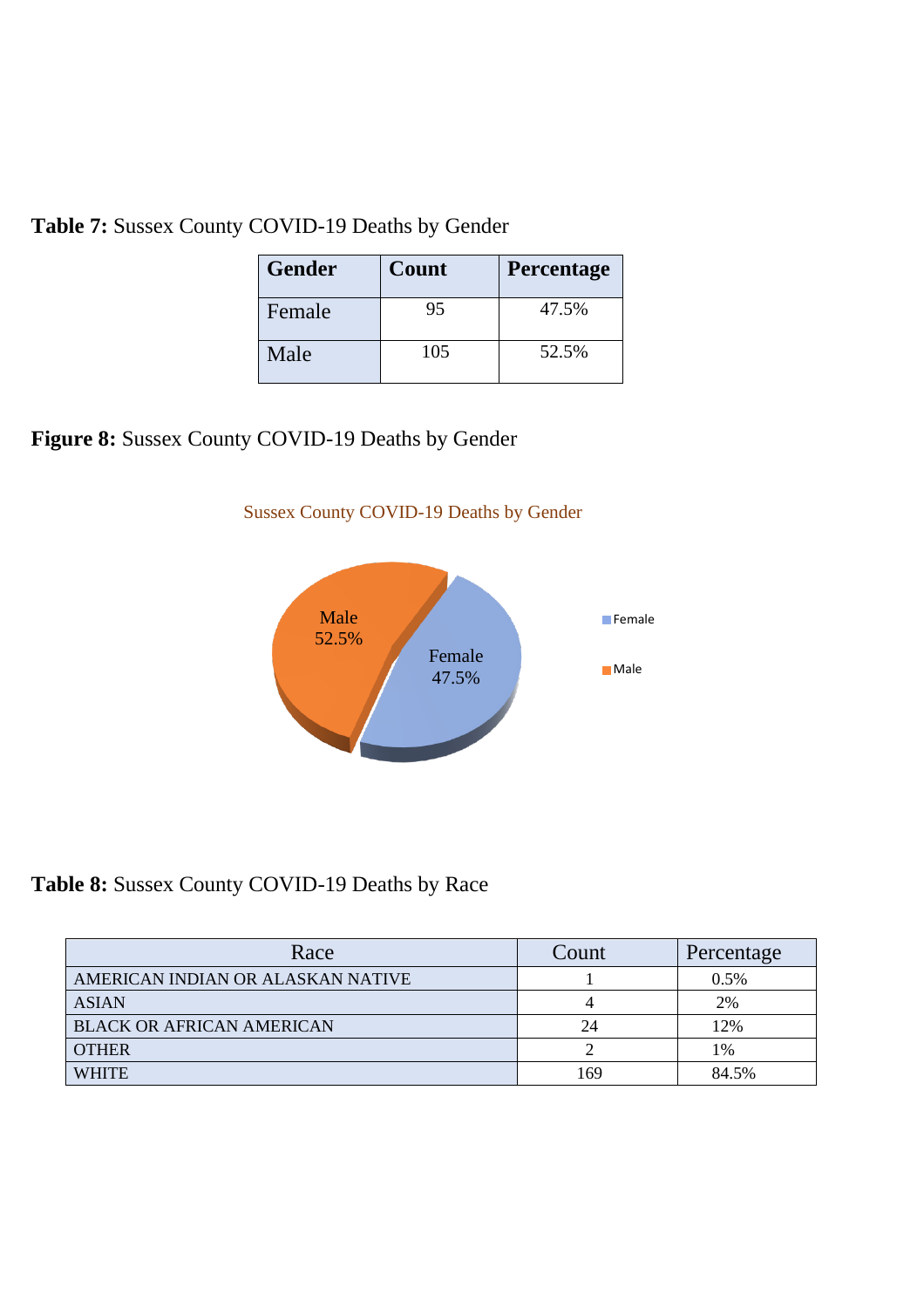#### **Figure 9:** Sussex County COVID-19 Deaths by Race



**Figure 10:** Sussex County COVID-19 Deaths by Age Group

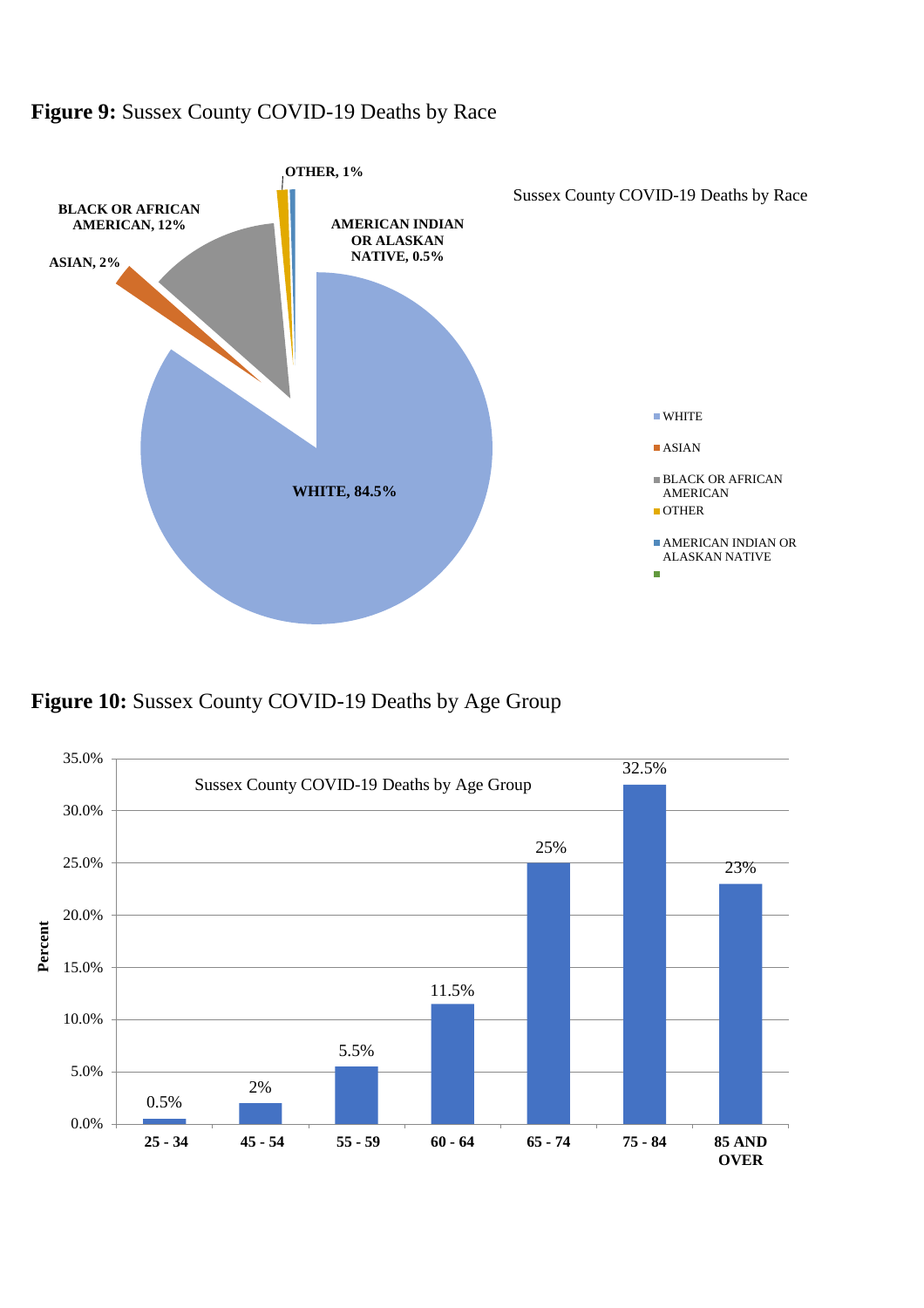

### **Figure 11: Sussex County COVID-19 Related Hospitalizations by Date of Admission**